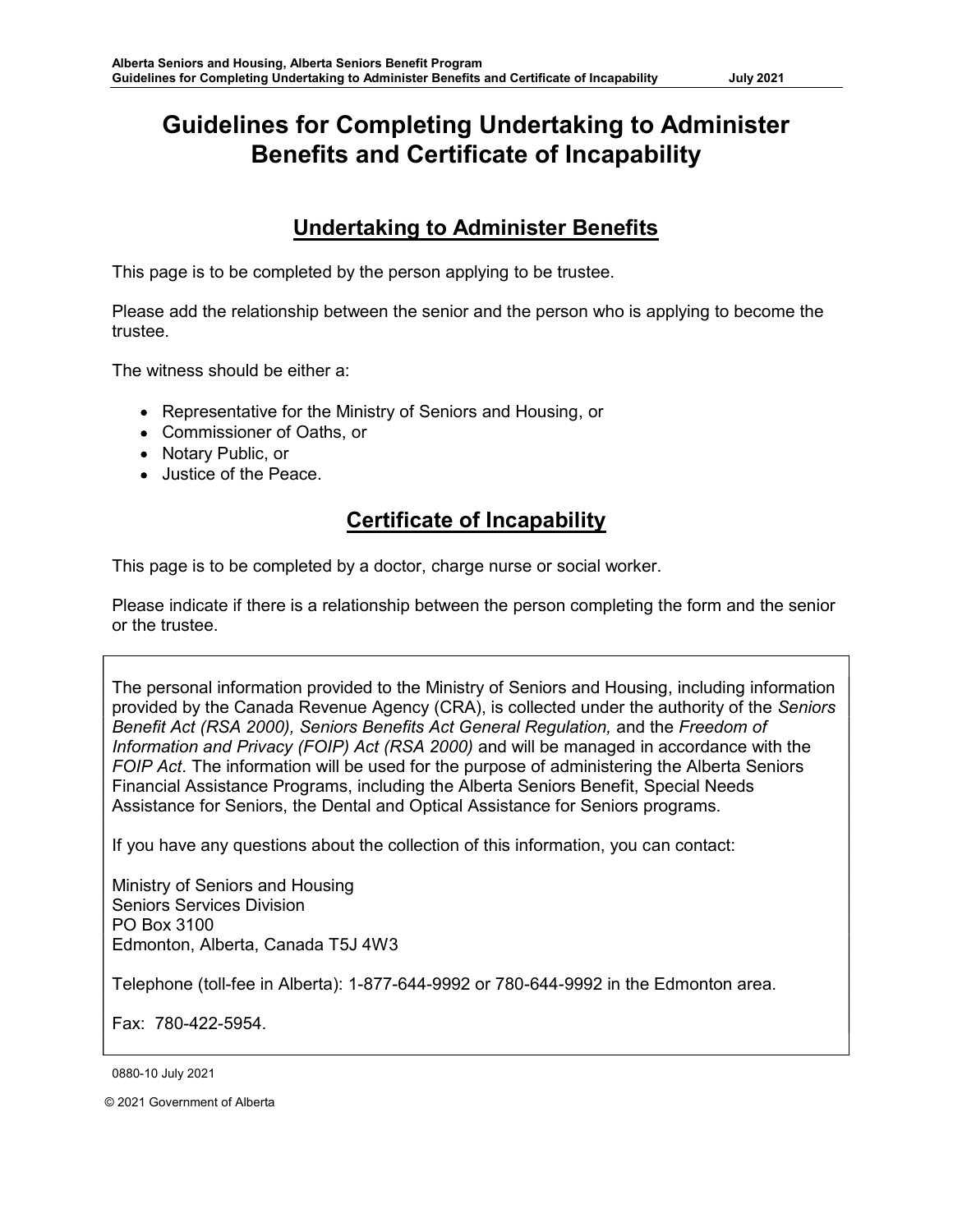

# Certificate of Incapability Alberta Seniors Benefit Act

File No.

|                                                     | For office   File No. |  |
|-----------------------------------------------------|-----------------------|--|
| TO BE COMPLETED BY A CHARGE NURSE, SOCIAL WORKER OR | use only              |  |
| <b>PHYSICIAN</b>                                    |                       |  |

| TO BE COMPLETED BY A CHARGE NURSE, SOCIAL WORKER OR<br><b>PHYSICIAN</b>                                                                                                                           |                       | סטוווע<br>use only | . ווס וזט. |     |                        |                      |  |
|---------------------------------------------------------------------------------------------------------------------------------------------------------------------------------------------------|-----------------------|--------------------|------------|-----|------------------------|----------------------|--|
| Information about the senior:                                                                                                                                                                     |                       |                    |            |     |                        |                      |  |
| $\Box$ Ms.<br>$\Box$ Mr.<br>$\Box$ Mrs.<br>$\Box$ Miss                                                                                                                                            |                       |                    |            |     | Personal Health Number |                      |  |
| Family or Last Name:<br><b>First Name</b>                                                                                                                                                         | Middle Initial        |                    |            |     |                        |                      |  |
| Mailing Address (No., Street, P.O. Box, RR. No.)                                                                                                                                                  |                       |                    |            |     |                        |                      |  |
|                                                                                                                                                                                                   |                       |                    |            |     |                        |                      |  |
| City, Town or Village                                                                                                                                                                             | Province or Territory | Postal Code        |            |     | Age                    |                      |  |
|                                                                                                                                                                                                   |                       |                    |            |     |                        |                      |  |
| Residence Address (Please include name of long term care facility if applicable)                                                                                                                  |                       |                    |            |     |                        |                      |  |
| *Please note that it must be by reason of a mental illness or a physical illness causing severe mental impairment that a<br>person could be considered incapable of managing his/her own affairs. |                       |                    |            |     |                        |                      |  |
| Does the applicant or beneficiary have:                                                                                                                                                           |                       |                    |            |     |                        |                      |  |
| Relatively good general knowledge of what is happening to his/her money or investments?                                                                                                           |                       |                    |            | ves |                        | no                   |  |
| Sufficient orientation to time in order to pay bills?<br>2.                                                                                                                                       |                       |                    |            | yes |                        | no                   |  |
| Sufficient memory to keep track of financial transactions and decisions?<br>3.                                                                                                                    |                       |                    |            | yes |                        | no                   |  |
| Sufficient calculating ability to be able to correctly balance accounts and bills?<br>4.                                                                                                          |                       |                    |            | yes |                        | $\mathsf{no} \sqcup$ |  |
| Significant impairment of judgment due to altered intellectual function?<br>5.                                                                                                                    |                       |                    |            | ves |                        | no                   |  |
| 6. Approximately how long have you known this patient?                                                                                                                                            |                       |                    |            |     |                        |                      |  |

| □ Mr.<br>$\square$ Mrs.<br>$\Box$ Miss<br>□ Ms.                                                                          |                              |             | Personal Health Number |           |  |  |  |  |  |
|--------------------------------------------------------------------------------------------------------------------------|------------------------------|-------------|------------------------|-----------|--|--|--|--|--|
| Family or Last Name:<br><b>First Name</b>                                                                                | Middle Initial               |             |                        |           |  |  |  |  |  |
| Mailing Address (No., Street, P.O. Box, RR. No.)                                                                         |                              |             |                        |           |  |  |  |  |  |
|                                                                                                                          |                              |             |                        |           |  |  |  |  |  |
| City, Town or Village                                                                                                    | <b>Province or Territory</b> | Postal Code |                        | Age       |  |  |  |  |  |
|                                                                                                                          |                              |             |                        |           |  |  |  |  |  |
| Residence Address (Please include name of long term care facility if applicable)                                         |                              |             |                        |           |  |  |  |  |  |
| *Please note that it must be by reason of a mental illness or a physical illness causing severe mental impairment that a |                              |             |                        |           |  |  |  |  |  |
| person could be considered incapable of managing his/her own affairs.                                                    |                              |             |                        |           |  |  |  |  |  |
| Does the applicant or beneficiary have:                                                                                  |                              |             |                        |           |  |  |  |  |  |
| Relatively good general knowledge of what is happening to his/her money or investments?<br>1.                            |                              |             | yes                    | $no$      |  |  |  |  |  |
| 2.<br>Sufficient orientation to time in order to pay bills?                                                              |                              |             | yes                    | no        |  |  |  |  |  |
| Sufficient memory to keep track of financial transactions and decisions?<br>3.                                           |                              |             | yes $\square$          | $no \Box$ |  |  |  |  |  |
| Sufficient calculating ability to be able to correctly balance accounts and bills?<br>4.                                 |                              |             | yes                    | $no \Box$ |  |  |  |  |  |
| Significant impairment of judgment due to altered intellectual function?<br>5.                                           |                              |             | yes                    | $no \Box$ |  |  |  |  |  |
| Approximately how long have you known this patient?<br>6.                                                                |                              |             |                        |           |  |  |  |  |  |
| Do you consider this person capable of managing his/her own affairs?<br>7.                                               |                              |             | yes                    | no        |  |  |  |  |  |
| If no, when is improvement expected?                                                                                     |                              |             |                        |           |  |  |  |  |  |
| Diagnosis and date<br>8.<br>of onset.                                                                                    |                              |             |                        |           |  |  |  |  |  |
|                                                                                                                          |                              |             |                        |           |  |  |  |  |  |
| Comments<br>9.                                                                                                           |                              |             |                        |           |  |  |  |  |  |
|                                                                                                                          |                              |             |                        |           |  |  |  |  |  |
|                                                                                                                          |                              |             |                        |           |  |  |  |  |  |
| <b>Information Provided by:</b>                                                                                          |                              |             |                        |           |  |  |  |  |  |
| Given name and initial (Please Print)                                                                                    | <b>Family Name</b>           | Signature   |                        |           |  |  |  |  |  |

#### Information Provided by:

| Phone No. (10 digit)<br>Date<br>Address (No. Street, P.O. Box, R.R. No.)                                                                |
|-----------------------------------------------------------------------------------------------------------------------------------------|
|                                                                                                                                         |
| Postal Code<br>Profession<br>Province or Territory<br>City, Town or Village                                                             |
|                                                                                                                                         |
| Are you related to the senior? yes $\square \square$ no $\square$<br>Are you related to the Trustee? yes $\square \square$ no $\square$ |
| If yes, what is the family relationship?<br>If yes, what is the family relationship?                                                    |